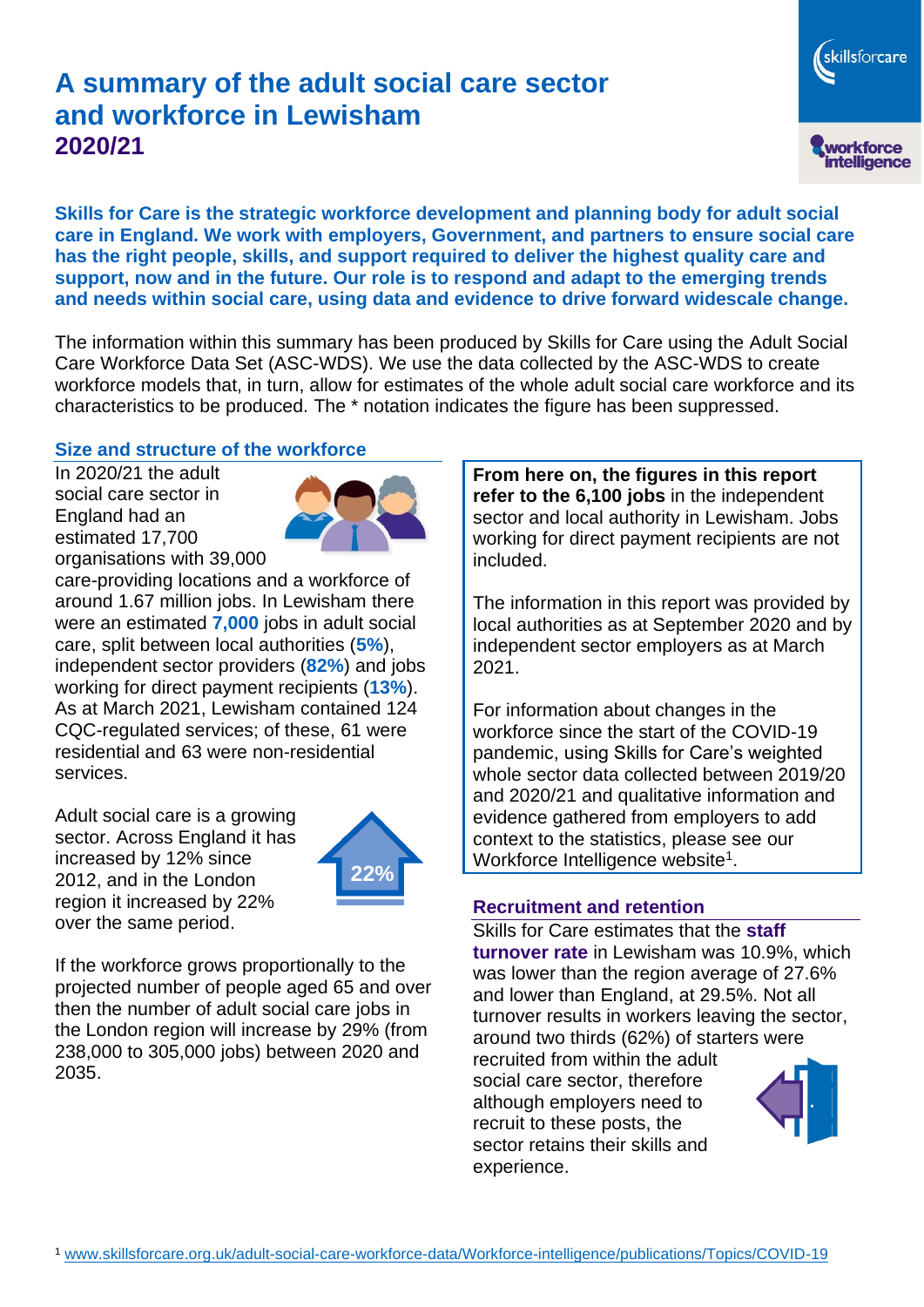Adult social care has an experienced 'core' of workers. Workers in Lewisham had on average **10.1 years of experience in the sector** and 88% of the workforce had been working in the sector for at least three years.

Using both workforce intelligence evidence and our links with employers and stakeholders across England, we know that recruitment and retention is one of the largest issues faced by employers. We have many resources and tools available to help, for example the 'Values-based recruitment and retention toolkit'<sup>2</sup> and 'Seeing potential: widen your talent pool'. <sup>3</sup> For more information please visit: [www.skillsforcare.org.uk/recruitment-retention](http://www.skillsforcare.org.uk/recruitment-retention)

#### **Employment information**

We estimate Lewisham had **6,100** adult social care jobs employed in the local authority and independent sectors. These included 475 managerial roles, 300 regulated professionals, 4,700 direct care (including 4,100 care workers), and 650 othernon-care proving roles.

The average number of **sickness days** taken in the last year in Lewisham was 6.8, (8.5 in London and 9.5 across England). With an estimated directly employed workforce of 5,200, this would mean employers in Lewisham lost approximately **35,000 days to sickness in 2020/21**. In England levels of staff sickness have nearly doubled over the course of the pandemic between 2019/20 and 2020/21, in total around 6 million extra days were lost to sickness than in the year before.

Around two fifths (42%) of the workforce in Lewisham were on zero-hours contracts. Over half (58%) of the workforce usually worked full-time hours and 42% were part-time.

### **Chart 1. Proportion of workers on zero hours contracts by area**

| England  | 25% |  |     |
|----------|-----|--|-----|
| London   |     |  | 42% |
| Lewisham |     |  | 42% |

### **Workforce demographics**

The majority (83%) of the workforce in Lewisham were female, and the average age was 47.8 years old. Workers aged



24 and under made up 4% of the workforce and workers aged over 55 represented 34%. Given this age profile approximately 2,000 people will be reaching retirement age in the next 10 years.

Nationality varied by region, in England 83% of the workforce identified as British, while in the London region this was 63%. An estimated 63% of the workforce in Lewisham identified as British, 10% identified as of an EU nationality and 27% a non-EU nationality, therefore there was a higher reliance on non-EU than EU workers.

### **Pay**



Table 1 shows the full-time equivalent annual or hourly pay rate of selected job roles in Lewisham (area), London (region) and England. All figures

represent the independent sector as at March 2021, except social workers which represent the local authority sector as at September 2020. At the time of analysis, the National Living Wage was £8.72.

#### **Table 1. Average pay rate of selected job roles by area**

|                                 | <b>England</b> | Region  | Area    |  |  |
|---------------------------------|----------------|---------|---------|--|--|
| Full-time equivalent annual pay |                |         |         |  |  |
| Social Worker <sup>†</sup>      | £37,100        | £44,500 | £48,100 |  |  |
| Registered nurse                | £33,600        | £34,700 | £36,000 |  |  |
| Hourly pay                      |                |         |         |  |  |
| National Living<br>Wage         | £8.72          | £8.72   | £8.72   |  |  |
| Senior care worker              | £10.00         | £10.43  | £10.48  |  |  |
| Care worker                     | £9.29          | £9.70   | £10.28  |  |  |
| Support and<br>outreach         | £9.53          | £10.19  | £10.37  |  |  |

†Local authority social workers only.

Please note that pay varies by sector, with local authority pay generally being higher than independent sector pay.